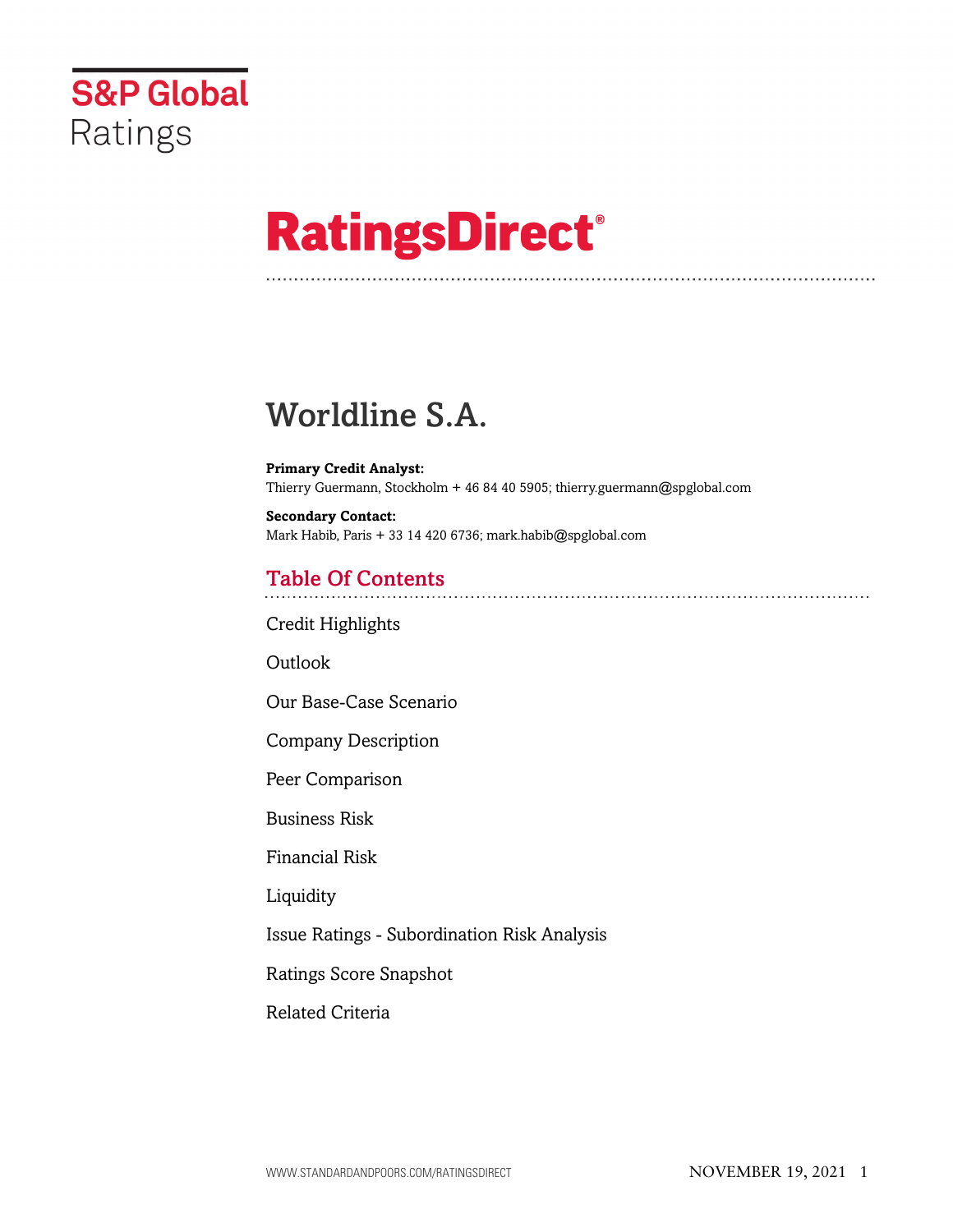## Worldline S.A.



## <span id="page-1-0"></span>Credit Highlights

| Overview                                                                                                 |                                                                       |
|----------------------------------------------------------------------------------------------------------|-----------------------------------------------------------------------|
| <b>Key strengths</b>                                                                                     | Key risks                                                             |
| One of Europe's largest payment processors with pro forma 2021                                           | Strong competition from established payment processors and new        |
| revenue of $€3.9$ billion.                                                                               | competitors.                                                          |
| Diversification by geography with operations in 50 countries (mainly in                                  | Appetite for debt-financed acquisitions that may lead to adjusted     |
| Europe), and by products covering the entire payment value chain.                                        | leverage temporarily above our 2.5x threshold for the current rating. |
| Successful track record of integrating acquisitions, resulting in a larger                               | Technology and cyber risks, although these are well managed by        |
| scale and rising profitability.                                                                          | Worldline.                                                            |
| Stable earnings and cash flow, with pro forma 2021 free operating cash<br>flow (FOCF) of $€400$ million. |                                                                       |

*Worldline has a successful track record of integration after several mergers and acquisitions (M&A).* Worldline has been an active consolidator of the European payment processing industry since 2016. It has grown through several M&As: of Equens (2016), Digital River World Payments and First Data Baltics (2017), Six Payment Services (SPS; 2018), and Ingenico (acquired in October 2020, hence full impact on reported revenue in 2021). In 2021, Worldline has so far acquired Cardlink in Greece and Handelsbanken Card Acquiring in the Nordics, and is working on closing further acquisitions later in 2021 or early in 2022, including Axepta in Italy and ANZ in Australia.

*Worldline' scale has increased significantly, especially after acquiring Ingenico, its largest single deal so far.* Scale is important in our view because it allows payment processors to be more cost competitive when approaching new clients. Other benefits include increasing geographic diversification with a presence in 50 countries, a position as one of the European leaders in the sector, increasing profitability with a track record of reaching cost synergies within three to four years after the transaction's close, and a broad product offering. Worldline is planning to divest its payment terminal business, Terminals, Solutions and Services (TSS), most of which was acquired with the acquisition of Ingenico.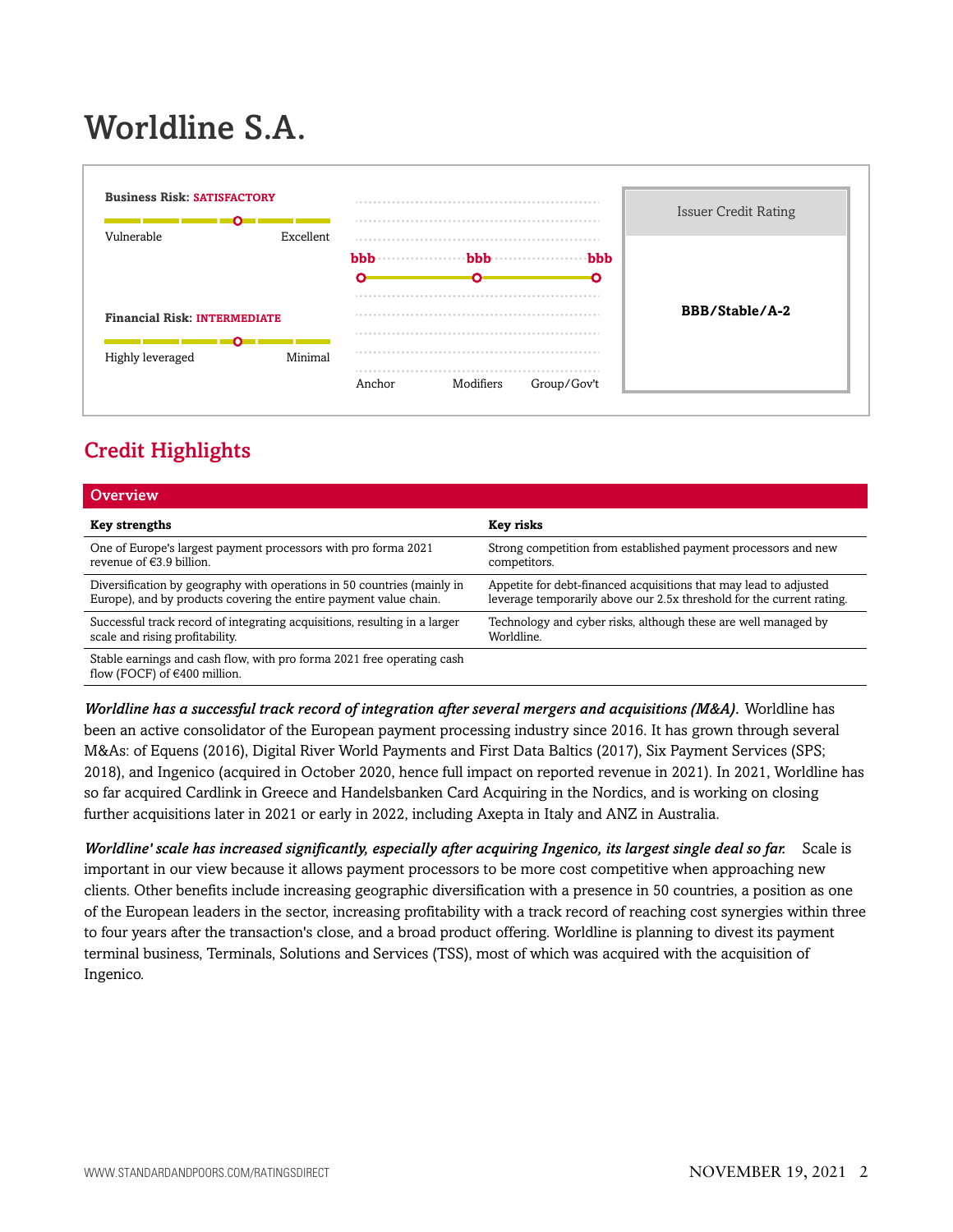

#### **Larger Scale And Growing Margins Supported By Acquisitions**

e--Estimate. \*2020 reported numbers. \*\*2021 pro forma numbers. Source: S&P Global Ratings. Copyright © 2021 by Standard & Poor's Financial Services LLC. All rights reserved.

*Organic revenue growth is accelerating because industry growth drivers should remain supportive in coming years.*We expect organic revenue growth to accelerate to more than 7% in coming quarters, after 4.9% in the first nine months of 2021 (excluding TSS). This is because Worldline continues to benefit from good growth prospects in its Merchant and Financial Services business, driven by the continued shift to noncash payment transactions and banks' increasing willingness to outsource, to some extent supported by regulation. After it caused a negative impact in past quarters, we think COVID-19 could accelerate some of the long-term growth drivers, including a faster drop in cash transactions, and more contactless and e-commerce transactions. Also in Mobility & E-Transactional Services, we think Worldline revenue will be supported by the digitalization of payment on public transportation with increasing demand for electronic ticketing and mobile solutions.

*Moreover, COVID-related restrictions are gradually easing.* This is after COVID-19 hit topline in particular in the second half of 2020 and the first quarter of 2021, mainly in Merchant Services (given fewer card transactions, for instance in travel and retail) and TSS (due to lockdowns). This was partly offset by growth in e-commerce and stable account payments within Financial Services. Still, we think Worldline's operating performance has been relatively resilient to the pandemic, despite an organic revenue decline of 4.6% in 2020. We expect Worldline's revenue will gradually rebound as restrictions in Europe, such as lockdowns, ease, and volumes of European travels gradually increase.

*Worldline is deleveraging as expected, somewhat slowed by the pipeline of on-going acquisitions.* From a peak in 2020 following the acquisition of Ingenico (5.9x reported, 3.6x pro forma), we still expect adjusted leverage will return below 2.5x within two years after the Ingenico acquisition. This is supported by the company's financial policy targeting a leverage ratio of 1.5x-2.5x, translating into an S&P Global Ratings-adjusted debt to EBITDA of about 2.0x-3.0x. However, the deleveraging trajectory is somewhat slower than in our previous base case (See "Worldline SA's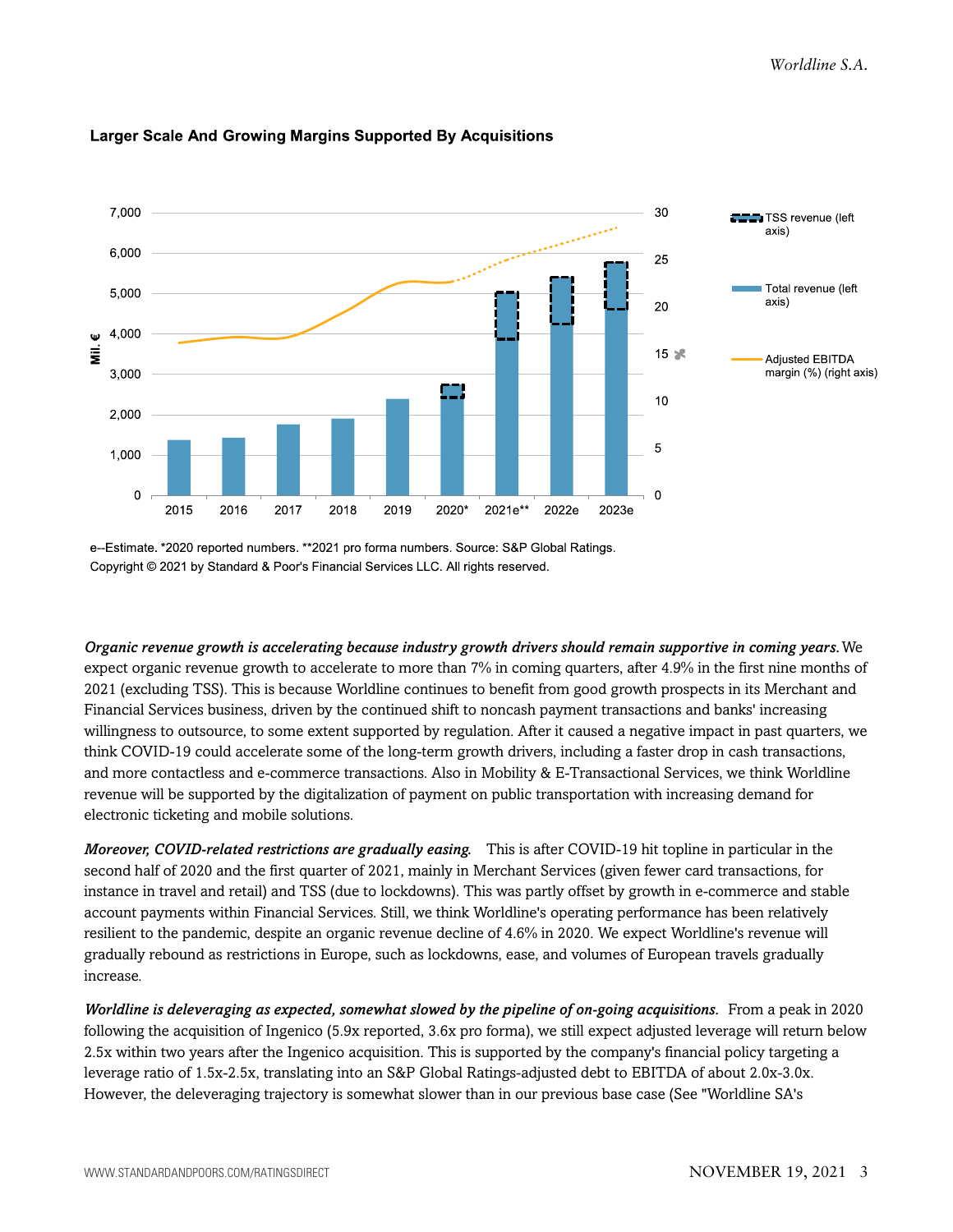Australia And New Zealand Bank Unit Stake Acquisition Will Slow Its Deleveraging Trajectory," Dec. 15, 2020), when we were anticipating adjusted debt to EBITDA to recover to 2.8 in 2021, then strengthen further to 2.0x in 2022. This follows the recently announced acquisitions, and we now expect leverage at 3.1x in 2021 and 2.3x in 2022. Although somewhat slower than our original deleveraging trajectory, it is still within our 2.5x maximum rating threshold, and the additional acquisitions confer benefits of larger scale, increasing geographic expansion, and additional EBITDA and cash flows post-synergies.

#### **Outlook: Stable**

The stable outlook on Worldline reflects our anticipation of continued successful integration of acquisitions, organic revenue growth of at least 5%, and gradual profitability improvement over time. This, along with our expectation that management will remain committed to its leverage target of 1.5x-2.5x, should result in S&P Global Ratings-adjusted debt to EBITDA returning to below 2.5x in 2022.

#### Downside scenario

We could lower our rating if the company's deleveraging stalls such that leverage stays sustainably above 2.5x. This scenario could occur if the company deviates from its commitment to deleverage, for instance to make large additional debt-funded acquisitions, or if the company experiences operational missteps.

#### Upside scenario

Rating upside is limited, given the company's financial policy and M&A appetite. However, we could upgrade Worldline if we expect adjusted debt to EBITDA to remain sustainably below 1.5x.

## <span id="page-3-0"></span>Our Base-Case Scenario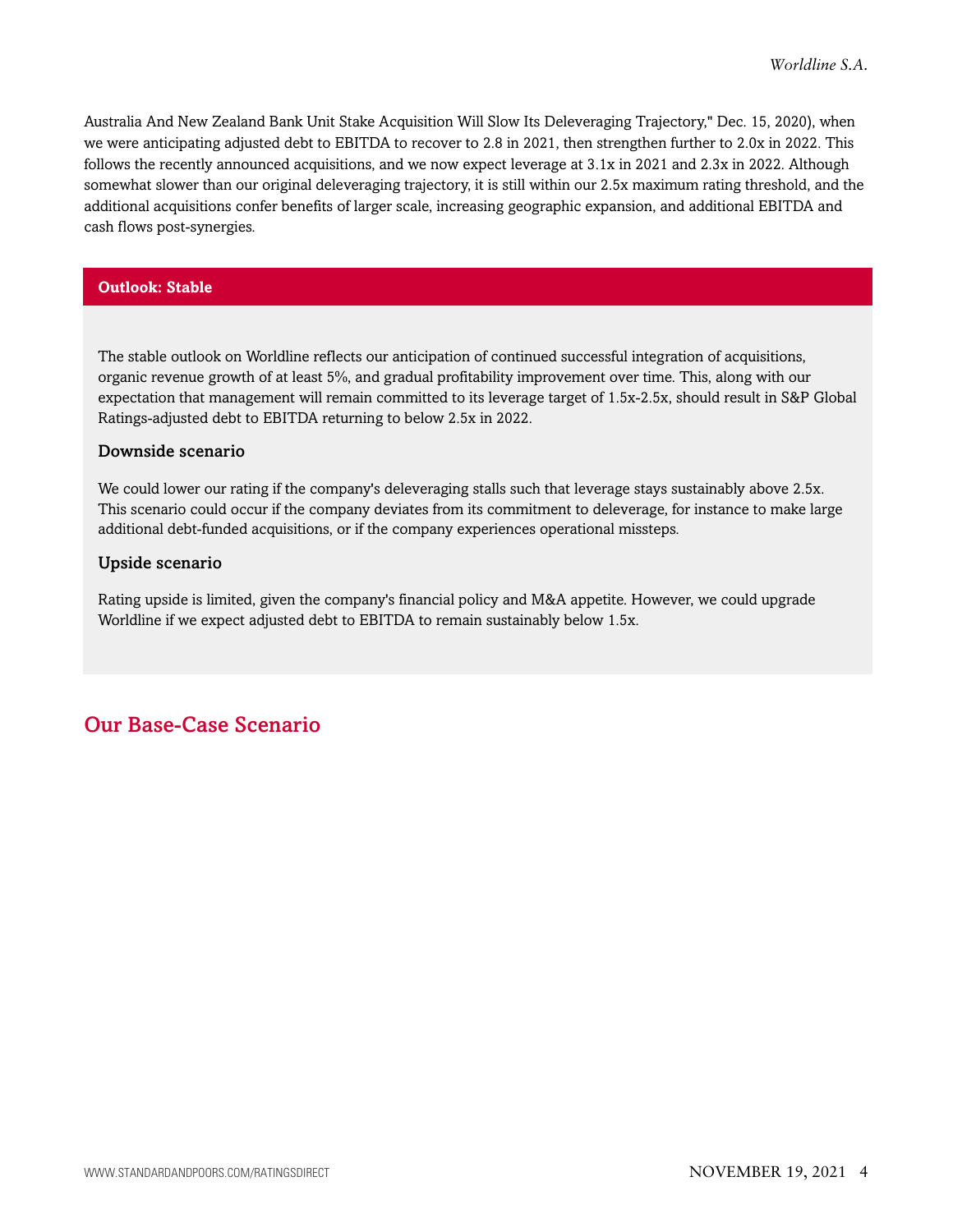#### **Assumptions**

Despite Worldline's announcement it is planning to divest TSS, there are no details yet for a transaction (including timing, size of proceeds, or use of those). In our base case, which continues to include TSS, we assume:

- Global GDP growth of 5.9% in 2021 and 4.3% in 2022, after declining 3.2% in 2020.
- Reported revenue growth of about 83% in 2021 pro forma all announced acquisitions, and 7%-8% in 2022-2023 assuming no additional acquisitions.
- Improving profitability because of topline growth and synergies from acquisitions. Cost synergies in 2021 of around €66 million from Ingenico (out of €200 million in total by 2024) and remaining €27 million from SPS (out of €110 million in total by 2022). Additional synergies from Ingenico and other acquisitions in coming years.
- Capital expenditure (capex) of 5% to 6% of sales in 2021 and 2022.
- No dividends, in line with previous years and also because we expect management will remain focused on reducing leverage.

#### Key metrics

| Worldline S.A.--Key Metrics*     |                               |       |       |       |  |  |
|----------------------------------|-------------------------------|-------|-------|-------|--|--|
|                                  | --Fiscal year ended Dec. 31-- |       |       |       |  |  |
| (Mil. €)                         | 2020a                         | 2021e | 2022f | 2023f |  |  |
| Revenue                          | 2.7                           | 5.0   | 5.4   | 5.8   |  |  |
| EBITDA margin $(\%)^*$           | 22.7                          | 25.0  | 26.7  | 28.4  |  |  |
| Free operating cash flow (FOCF)* | 350.0                         | 630.0 | 710.0 | 830.0 |  |  |
| FFO to debt $(\%)^*$             | 14.2                          | 26.0  | 36.0  | 50.0  |  |  |
| Debt to EBITDA $(x)^*$           | 5.9                           | 3.1   | 2.3   | 1.5   |  |  |

<span id="page-4-0"></span>\*All figures adjusted by S&P Global Ratings. a--Actual. e--Estimate. f--Forecast. FFO--Funds from operations.

## Company Description

Worldline is the leading provider of payment services in Europe. We expect 2021 revenue, pro forma pending acquisitions, of about €5 billion (€3.9 billion excluding TSS). Worldline's business lines are as follows:

- Merchant Services (50% of 2021 revenue) offers merchants a range of payment-related and value-added services, including in-store, online, and mobile payment acceptance solutions, and a range of data analytics and private label card and loyalty services.
- Financial Services (20%) delivers solutions that allow banks and financial institutions to outsource some or all of their key business processes, such as issuance of credit and debit cards and authorization of associated payments, processing of noncard electronic payment transactions, and offering of multi-platform online banking services (including online bank electronic payments).
- Mobility & e-Transactional Services (7%) provides services to address the needs of private- and public-sector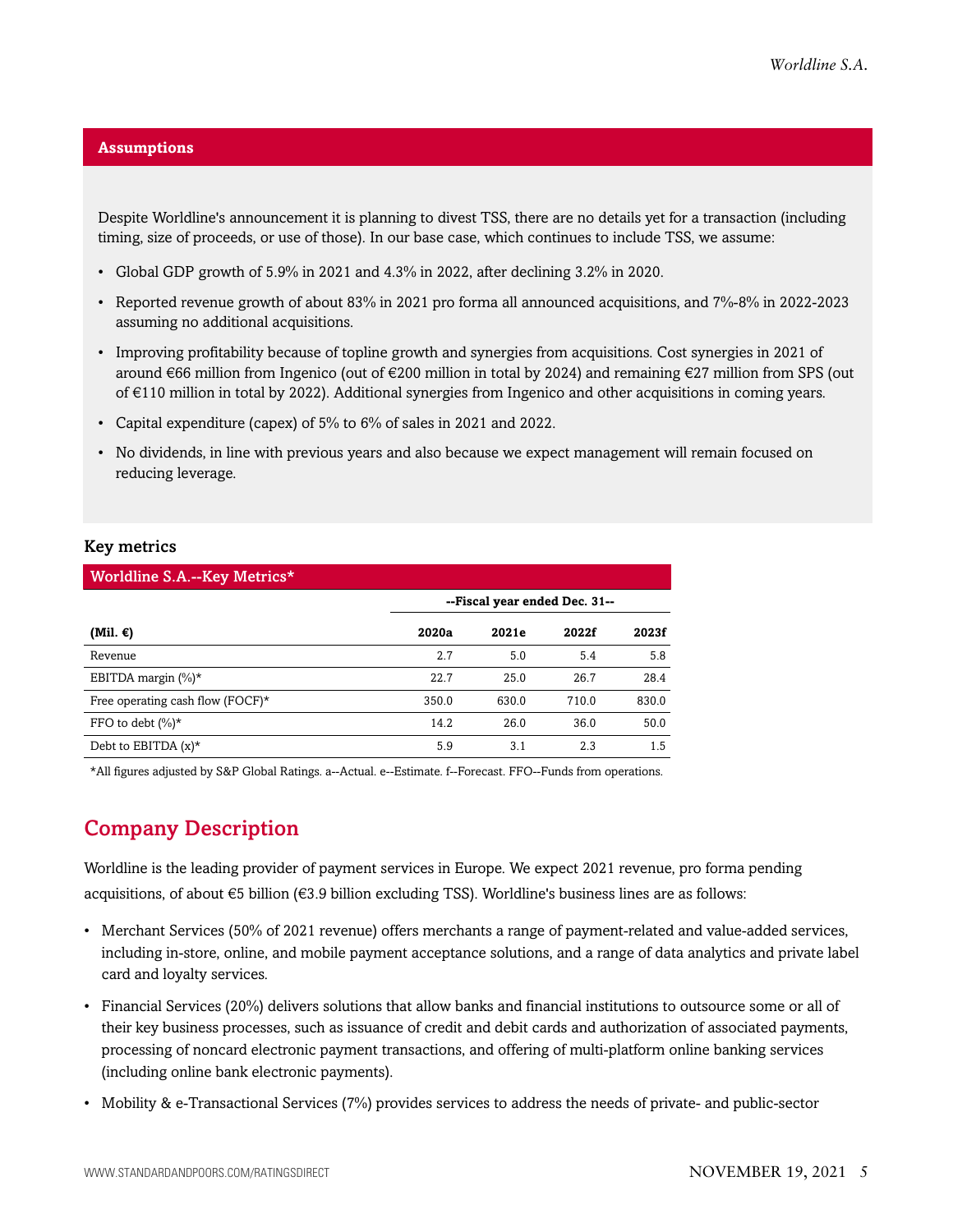clients, like e-government collection services, e-ticketing, e-consumer, and mobility solutions.

• TSS (23%) relate to terminal activities and include sales of payment terminals and applications, management of installed terminals, including security, connectivity, after-sales service during the life cycle of terminals, upgrades and maintenance.

### <span id="page-5-0"></span>Peer Comparison

#### **Table 1**

#### Worldline S.A.--Peer Comparison

|                                    | Worldline S.A. | Fisery Inc.    | <b>Global Payments</b><br>Inc.      | <b>Fidelity National Information</b><br>Services Inc. |
|------------------------------------|----------------|----------------|-------------------------------------|-------------------------------------------------------|
| Rating as of Nov. 16, 2021         | BBB/Stable/A-2 | BBB/Stable/A-2 | BBB-/Stable/--                      | BBB/Stable/A-2                                        |
| (Mil. $\epsilon$ )                 |                |                | --Fiscal year ended Dec. 31, 2020-- |                                                       |
| Revenue                            | 2.747.8        | 14,898.0       | 7,423.6                             | 12,552.0                                              |
| <b>EBITDA</b>                      | 624.3          | 5,335.0        | 3,183.9                             | 5,723.0                                               |
| Funds from operations (FFO)        | 527.5          | 4,486.6        | 2,505.9                             | 4,993.8                                               |
| Interest expense                   | 37.7           | 735.4          | 361.7                               | 358.2                                                 |
| Cash interest paid                 | 3.7            | 692.4          | 369.5                               | 447.2                                                 |
| Cash flow from operations          | 501.6          | 4,325.6        | 2,417.0                             | 4,602.8                                               |
| Capital expenditure                | 149.3          | 900.0          | 436.2                               | 1,129.0                                               |
| Free operating cash flow (FOCF)    | 352.3          | 3,425.6        | 1,980.8                             | 3,473.8                                               |
| Discretionary cash flow (DCF)      | 348.0          | 1,495.6        | 1,029.0                             | 2,493.8                                               |
| Cash and short-term investments    | 1,381.4        | 906.0          | 1,068.6                             | 1,959.0                                               |
| Debt                               | 3.712.6        | 20,759.0       | 9,135.6                             | 18,759.0                                              |
| Equity                             | 10,385.2       | 33,329.0       | 27,487.0                            | 49,487.0                                              |
| <b>Adjusted ratios</b>             |                |                |                                     |                                                       |
| EBITDA margin (%)                  | 22.7           | 35.8           | 42.9                                | 45.6                                                  |
| Return on capital (%)              | 3.5            | 2.9            | 3.6                                 | 2.3                                                   |
| EBITDA interest coverage (x)       | 16.6           | 7.3            | 8.8                                 | 16.0                                                  |
| FFO cash interest coverage (x)     | 143.6          | 7.5            | 7.8                                 | 12.2                                                  |
| Debt/EBITDA (x)                    | 5.9            | 3.9            | 2.9                                 | 3.3                                                   |
| FFO/debt (%)                       | 14.2           | 21.6           | 27.4                                | 26.6                                                  |
| Cash flow from operations/debt (%) | 13.5           | 20.8           | 26.5                                | 24.5                                                  |
| FOCF/debt (%)                      | 9.5            | 16.5           | 21.7                                | 18.5                                                  |
| DCF/debt (%)                       | 9.4            | 7.2            | 11.3                                | 13.3                                                  |

## <span id="page-5-1"></span>Business Risk: Satisfactory

Our assessment of Worldline's business risk is supported by its leading position in the European payment market, a high proportion of recurrent revenue and strong cash flow, a good level of diversification, and sound growth opportunities.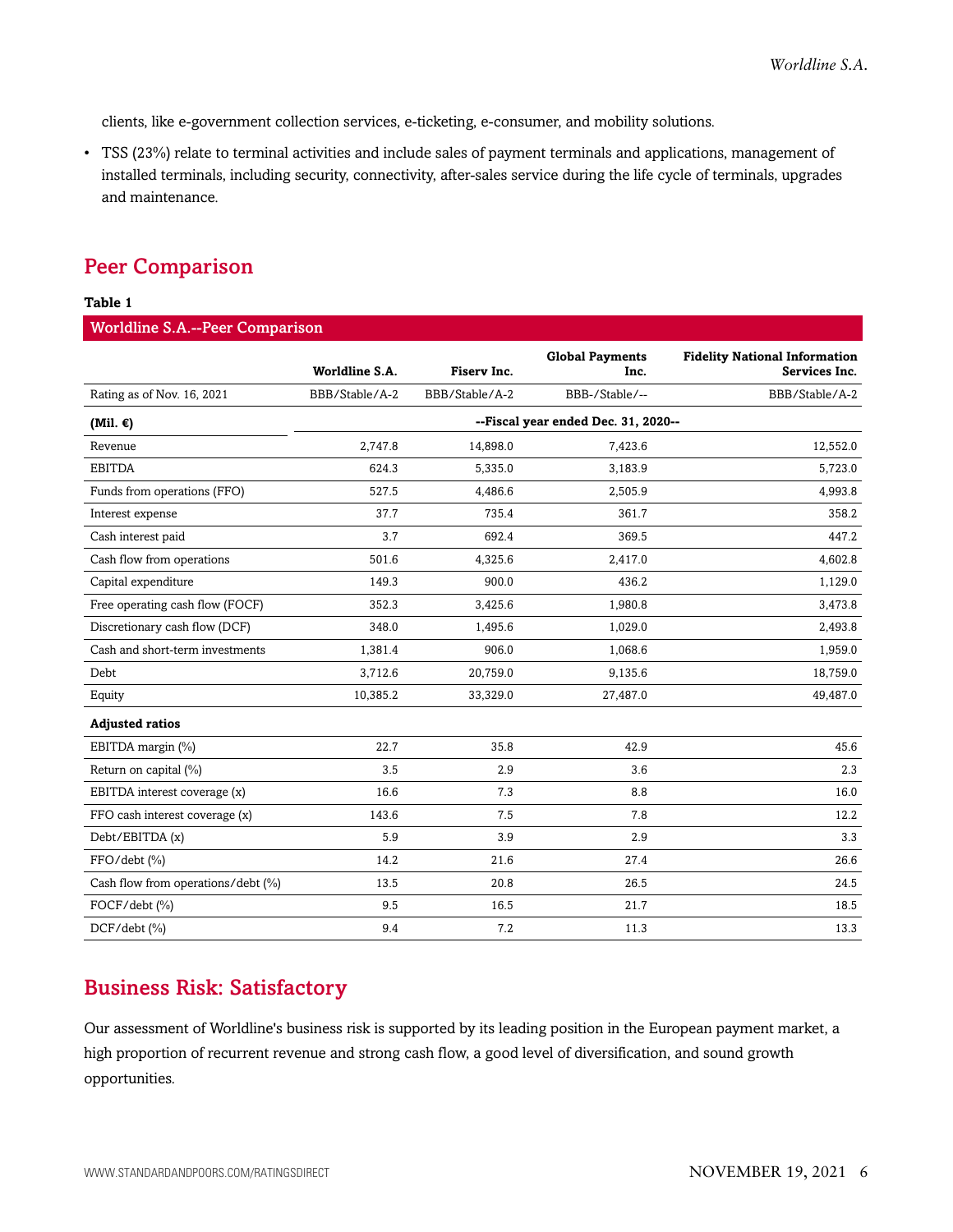Worldline ranks as one of the largest payment services providers in Europe. In Europe, it holds a No. 1 position in financial processing and commercial acquiring, a No. 3 position in online payment solutions. Globally, Worldline is the No. 4 payment-service provider, well behind No. 1 Fiserv and No. 2 Fidelity National Information Services but relatively close to No. 3 Global Payments Inc. In Europe, it competes with Nexi and with local players. TSS is the world's largest payment terminal provider with a 35% market share, well ahead of competitors Verifone (25%-30%), Pax (15%-20%), and some smaller Asian players.

Worldline benefits from very low customer turnover among banks and merchants, given high barriers to entry, which results in predictable revenue and cash flows.

Worldline's revenue is highly recurrent and comes from a diversified customer base (with the largest customer representing less than 2% of revenue, and the top 10 customers representing less than 12%). Customer turnover is very low among banks and merchants, given high barriers to entry, which results in predictable revenue and cash flows. In Financial Services, Worldline benefits from long-term contracts with customers and we understand the renewal rate is close to 100%, due to the critical role Worldline's solutions play for its bank clients. In the Merchant Services segment, Worldline also demonstrates an impressive renewal rate of above 90%. Customer turnover is somewhat higher in the Mobility & e-Transactional Services division, but still relatively modest and Worldline has traditionally enjoyed strong renewal rates from governments in this segment. In TSS, revenue has been more volatile because it is mainly based on a one-time payment when terminals are installed or replaced. However, this is partly mitigated by the fact that revenue from services and from terminal sales is still recurring because the replacement cycle of terminals is four years, and management has taken steps to gradually smooth TSS revenue over time by moving to payment terms that have a smaller initial fee with more recurrent revenue and software updates.

Growing profitability is also a driver supporting growing FOCF. To some extent, the TSS payment terminal business is more volatile but still, TSS has demonstrated steady and solid cash flow generation.

Another strength is Worldline's product, customer, and geographic diversification. It has a broad range of products and services, which covers the entire payment infrastructure industry, including issuer and acquirer processing, commercial acquiring, services to issuers and merchants, including payment terminals and online payments. It has a diverse customer base comprising more than 1 million merchants, 1,500 banks, and 350 large customers that consist of governments and companies operating in specific industries, including transport, telecommunications, and media. Worldline is also present in 50 countries, although it generates most of revenue in Europe.

We expect underlying demand for Worldline's solutions will likely be strong in the coming years, given the continued shift to noncash payment transactions. This will be helped by somewhat low penetration of noncash payments in countries where Worldline currently operates (including Germany, France, and Belgium), and banks' increasing willingness to outsource. Regulation (Payment Services Directive PSD2, instant payment, and lower interchange fees) is also a growth driver driving banks to outsource more. We also think that Worldline's investments in its own IT platforms and software provide additional differentiation.

These strengths are offset by competition from a large number of European and American payment processing providers, given the market's highly fragmented structure, and from new emerging players. Other weaknesses include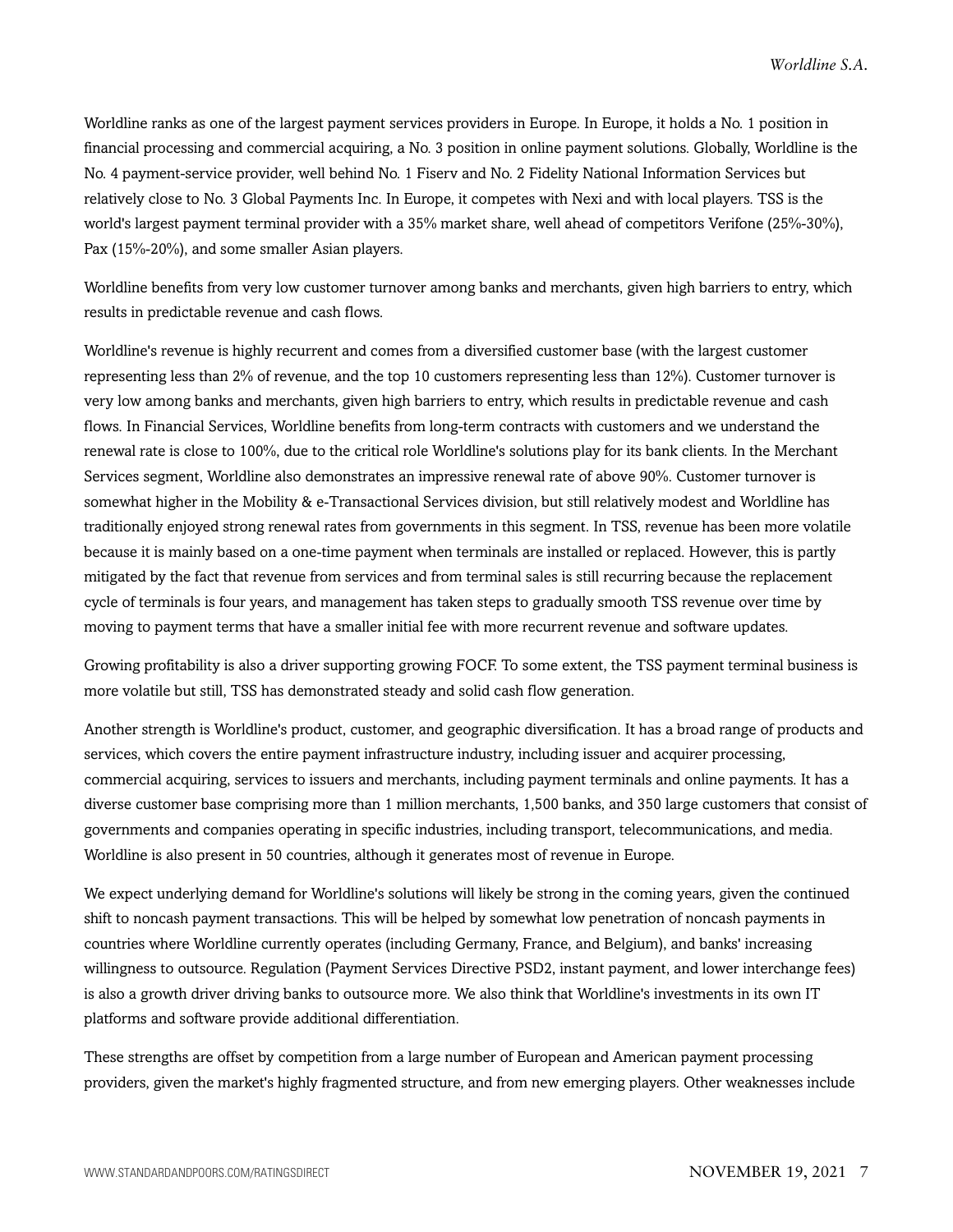limited, albeit growing, leading positions in a still fragmented European payment market, apart from specific segments in certain countries; and the group's exposure to evolving technology and cyber risks, such as security breaches.

### <span id="page-7-0"></span>Financial Risk: Intermediate

Worldline's financial risk profile reflects its declining leverage to below 2.5x, supported by its public financial policy, and solid and growing FOCF.

Our expectation of leverage at 3x in 2021 is above our maximum rating threshold of 2.5x for the current rating, but we expect it will decline in 2.0x to 2.5x by end of 2022, and below 2.0x in 2023. This is supported by growing discretionary cash flows, with no cash used so far to pay dividends or repurchase stock. Worldline's dividend policy is to pay 25% of the net income, but no dividends were paid in the past three years, given the inorganic growth strategy.

#### Financial summary **Table 2**

| <b>Worldline S.A.--Financial Summary</b> |                               |         |         |         |         |  |  |
|------------------------------------------|-------------------------------|---------|---------|---------|---------|--|--|
|                                          | --Fiscal year ended Dec. 31-- |         |         |         |         |  |  |
| (Mil. $\epsilon$ )                       | 2020                          | 2019    | 2018    | 2017    | 2016    |  |  |
| Revenues                                 | 2,747.8                       | 2,381.6 | 1,887.5 | 1,748.9 | 1,419.2 |  |  |
| <b>EBITDA</b>                            | 624.3                         | 534.9   | 365.8   | 293.7   | 238.8   |  |  |
| Funds from operations (FFO)              | 527.5                         | 472.0   | 307.8   | 243.2   | 193.5   |  |  |
| Net income from continuing operations    | 163.7                         | 311.2   | 100.5   | 105.5   | 144.2   |  |  |
| Operating cash flow (OCF)                | 501.6                         | 421.3   | 329.4   | 286.3   | 228.7   |  |  |
| Capital expenditures                     | 149.3                         | 113.9   | 105.5   | 94.5    | 74.2    |  |  |
| Free operating cash flow (FOCF)          | 352.3                         | 307.4   | 223.9   | 191.8   | 154.5   |  |  |
| Discretionary cash flow (DCF)            | 348.0                         | 295.6   | 172.0   | 191.8   | 154.5   |  |  |
| Cash and short-term investments          | 1,381.4                       | 500.5   | 212.8   | 355.8   | 425.2   |  |  |
| Net debt                                 | 3,712.6                       | 1,017.7 | 276.1   | 0.0     | 0.0     |  |  |
| <b>Adjusted ratios</b>                   |                               |         |         |         |         |  |  |
| EBITDA margin (%)                        | 22.7                          | 22.5    | 19.4    | 16.8    | 16.8    |  |  |
| Return on capital (%)                    | 3.5                           | 10.8    | 8.1     | 13.7    | 16.7    |  |  |
| EBITDA interest coverage (x)             | 16.6                          | 27.3    | 10.9    | 23.2    | 14.7    |  |  |
| FFO cash int. cov. (x)                   | 143.6                         | 86.8    | 39.2    | 39.2    | 32.5    |  |  |
| Debt/EBITDA (x)                          | 5.9                           | 1.9     | 0.8     | 0.0     | 0.0     |  |  |
| FFO/debt (%)                             | 14.2                          | 46.4    | 111.5   | N.M.    | N.M.    |  |  |
| OCF/debt (%)                             | 13.5                          | 41.4    | 119.3   | N.M.    | N.M.    |  |  |
| $FOCF/debt$ $(\% )$                      | 9.5                           | 30.2    | 81.1    | N.M.    | N.M.    |  |  |
| $DCF/debt$ (%)                           | 9.4                           | 29.0    | 62.3    | N.M.    | N.M.    |  |  |

N.M.--Not meaningful.

#### Reconciliation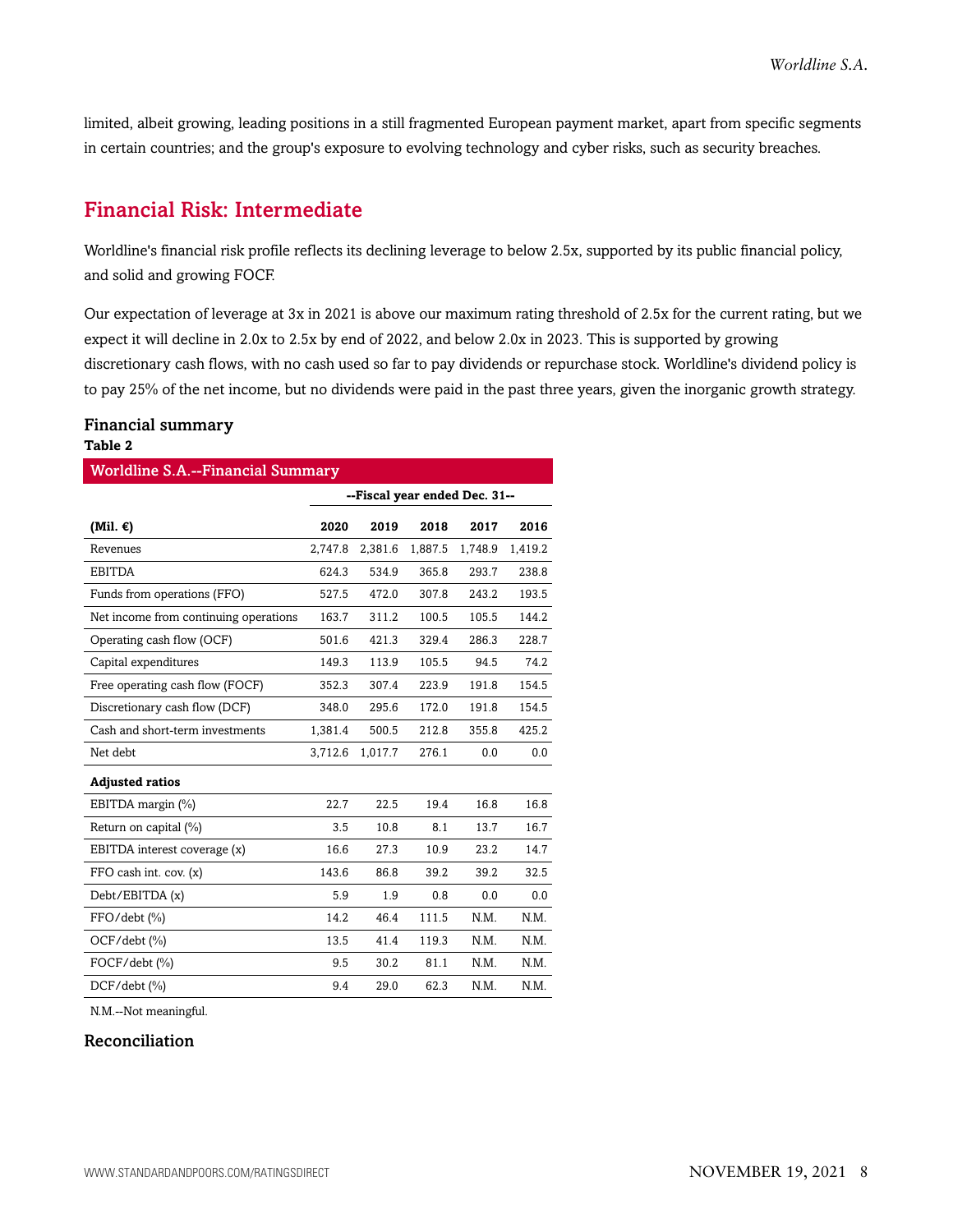#### **Table 3**

#### Worldline S.A.--Reconciliation Of Reported Amounts With S&P Global Ratings' Adjusted Amounts (Mil. €)

#### **--Fiscal year ended Dec. 31, 2020--**

#### **Worldline SA reported amounts**

|                                                                | <b>Debt</b>    | Shareholders'<br>equity  | <b>EBITDA</b>  | Operating<br>income | <b>Interest</b><br>expense | <b>S&amp;P Global</b><br>Ratings'<br>adjusted<br><b>EBITDA</b> | <b>Cash flow</b><br>from<br>operations | Capital<br>expenditure |
|----------------------------------------------------------------|----------------|--------------------------|----------------|---------------------|----------------------------|----------------------------------------------------------------|----------------------------------------|------------------------|
| Reported                                                       | 4,546.5        | 9,480.6                  | 534.0          | 244.9               | 35.9                       | 624.3                                                          | 511.3                                  | 155.3                  |
| <b>S&amp;P Global Ratings' adjustments</b>                     |                |                          |                |                     |                            |                                                                |                                        |                        |
| Cash taxes paid                                                | Щ,             | $\overline{\phantom{a}}$ | $\overline{a}$ | Ξ.                  | $\mathbf{u}$               | (93.1)                                                         | -−                                     |                        |
| Cash interest paid                                             | Щ,             | $\overline{a}$           | $\overline{a}$ | Щ,                  | $\mathbf{u}$               | (3.7)                                                          | Щ,                                     |                        |
| Reported lease liabilities                                     | 300.1          | $\overline{a}$           | $\overline{a}$ | --                  | $\mathbf{u}$               | $\overline{\phantom{a}}$                                       | --                                     |                        |
| Postretirement benefit<br>obligations/deferred<br>compensation | 197.4          | --                       | 0.6            | 0.6                 | 1.8                        | $\sim$                                                         | Щ,                                     |                        |
| Accessible cash and<br>liquid investments                      | (1, 331.4)     | $\overline{a}$           | $\sim$         | --                  | $\sim$                     | $\sim$                                                         | --                                     |                        |
| Capitalized<br>development costs                               | $\overline{a}$ | Щ,                       | (6.0)          | (6.0)               | $\overline{a}$             | $\overline{a}$                                                 | (6.0)                                  | (6.0)                  |
| Share-based<br>compensation expense                            | --             | --                       | 33.6           | Щ,                  | $\mathbf{L}$               | $\overline{a}$                                                 | Щ,                                     | $\mathbf{u}$           |
| Nonoperating income<br>(expense)                               | $\overline{a}$ | $\overline{a}$           | $\sim$         | 18.2                | $\sim$                     | $\sim$                                                         | --                                     | $-$                    |
| Reclassification of<br>interest and dividend<br>cash flows     | $\overline{a}$ | --                       | --             | --                  | --                         | --                                                             | (3.7)                                  |                        |
| Noncontrolling<br>interest/minority<br>interest                | $\overline{a}$ | 904.6                    | $\overline{a}$ | --                  | $\overline{a}$             | $\sim$                                                         |                                        |                        |
| EBITDA: Gain/(loss) on<br>disposals of PP&E                    | $\overline{a}$ | --                       | 3.3            | 3.3                 | $\mathbf{u}$               | --                                                             | --                                     | --                     |
| EBITDA: Other                                                  | u.             | $-$                      | 58.8           | 58.8                | $\sim$                     | $\overline{a}$                                                 | L.                                     |                        |
| Total adjustments                                              | (833.9)        | 904.6                    | 90.3           | 74.9                | 1.8                        | (96.8)                                                         | (9.7)                                  | (6.0)                  |
| <b>S&amp;P Global Ratings' adjusted amounts</b>                |                |                          |                |                     |                            |                                                                |                                        |                        |

|          |         |          |               |             |          |                   | Cash flow  |             |
|----------|---------|----------|---------------|-------------|----------|-------------------|------------|-------------|
|          |         |          |               |             | Interest | <b>Funds from</b> | from       | Capital     |
|          | Debt    | Equity   | <b>EBITDA</b> | <b>EBIT</b> | expense  | operations        | operations | expenditure |
| Adjusted | 3.712.6 | 10,385.2 | 624.3         | 319.8       | 37.7     | 527.5             | 501.6      | 149.3       |

<span id="page-8-0"></span>PP&E--Plant, property, and equipment.

## Liquidity: Exceptional

We assess Worldline's liquidity as exceptional, based on our estimate that its sources of liquidity will exceed uses by above 2x over the next two years from June 30, 2021. Furthermore, the company is likely to maintain its prudent financial risk management, and we believe Worldline could absorb low probability, high-impact events without refinancing. In addition, the group's net sources are likely to remain positive even if EBITDA declines by 50%,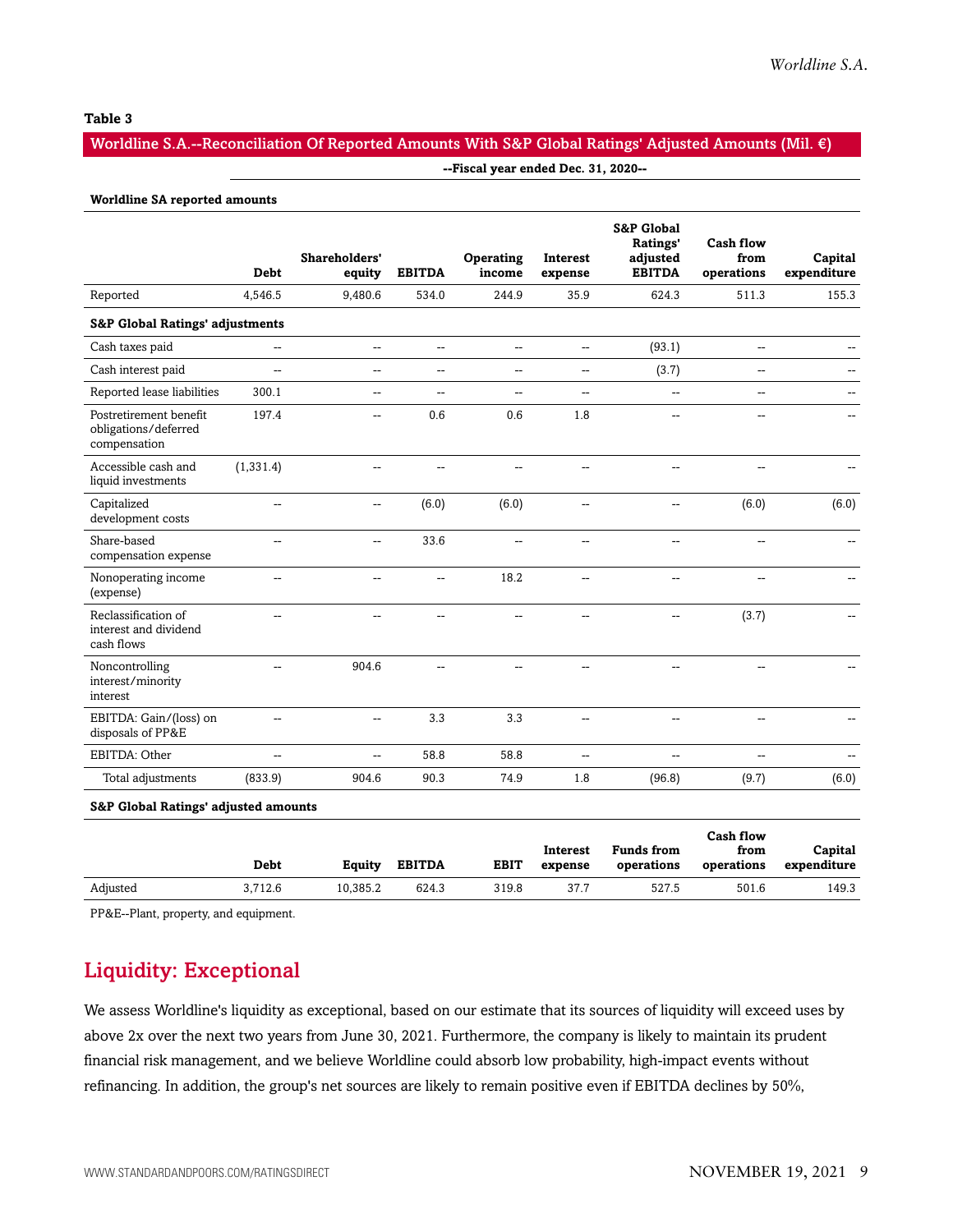according to our calculations.

| <b>Principal liquidity sources</b>                                                                                                                                                                                                                                                          | <b>Principal liquidity uses</b>                                                                                                                                                                                                                                                                          |
|---------------------------------------------------------------------------------------------------------------------------------------------------------------------------------------------------------------------------------------------------------------------------------------------|----------------------------------------------------------------------------------------------------------------------------------------------------------------------------------------------------------------------------------------------------------------------------------------------------------|
| • Cash and cash equivalents of $\epsilon$ 1.2 billion;<br>• Revolving credit facilities worth $\epsilon$ 600 million,<br>maturing in December 2025, and €450 million,<br>maturing in January 2024 (both undrawn); and<br>• Funds from operations of $\epsilon$ 1 to $\epsilon$ 1.2 billion. | Debt maturities of $\epsilon$ 589 million in in the next 12<br>$\bullet$<br>months;<br>$\cdot$ $\in$ 805 million of acquisitions in the next 12 months;<br>Annual capex between $\epsilon$ 320 million and $\epsilon$ 360<br>$\bullet$<br>million; and<br>Minimal working capital outflows.<br>$\bullet$ |
| <b>Debt maturities</b>                                                                                                                                                                                                                                                                      |                                                                                                                                                                                                                                                                                                          |

## **Table 4**

| <b>Worldline S.A.--Debt Maturities</b> |                           |  |  |  |
|----------------------------------------|---------------------------|--|--|--|
| Period                                 | Amount (mil. $\epsilon$ ) |  |  |  |
| Fiscal 2021                            | 489                       |  |  |  |
| Fiscal 2022                            | 100                       |  |  |  |
| Fiscal 2023                            | 500                       |  |  |  |
| Fiscal 2024                            | 1.100                     |  |  |  |
| Fiscal 2025                            | 655                       |  |  |  |
| Thereafter                             | 1.300                     |  |  |  |
| Total                                  | 4.144                     |  |  |  |

## <span id="page-9-0"></span>Issue Ratings - Subordination Risk Analysis

#### Capital structure

Worldline's capital structure includes €1.4 billion of convertible bond into Worldline shares maturing in 2024 and 2026, and €2.1 billion senior unsecured debt maturing between 2023 and 2027.

#### Analytical conclusions

We rate all of Worldline's debt 'BBB', the same level as the issuer credit rating. This is because no significant elements of subordination risk are present in the capital structure.

## <span id="page-9-1"></span>Ratings Score Snapshot

#### Issuer Credit Rating

BBB/Stable/A-2

#### Business risk: Satisfactory

• Country risk: Low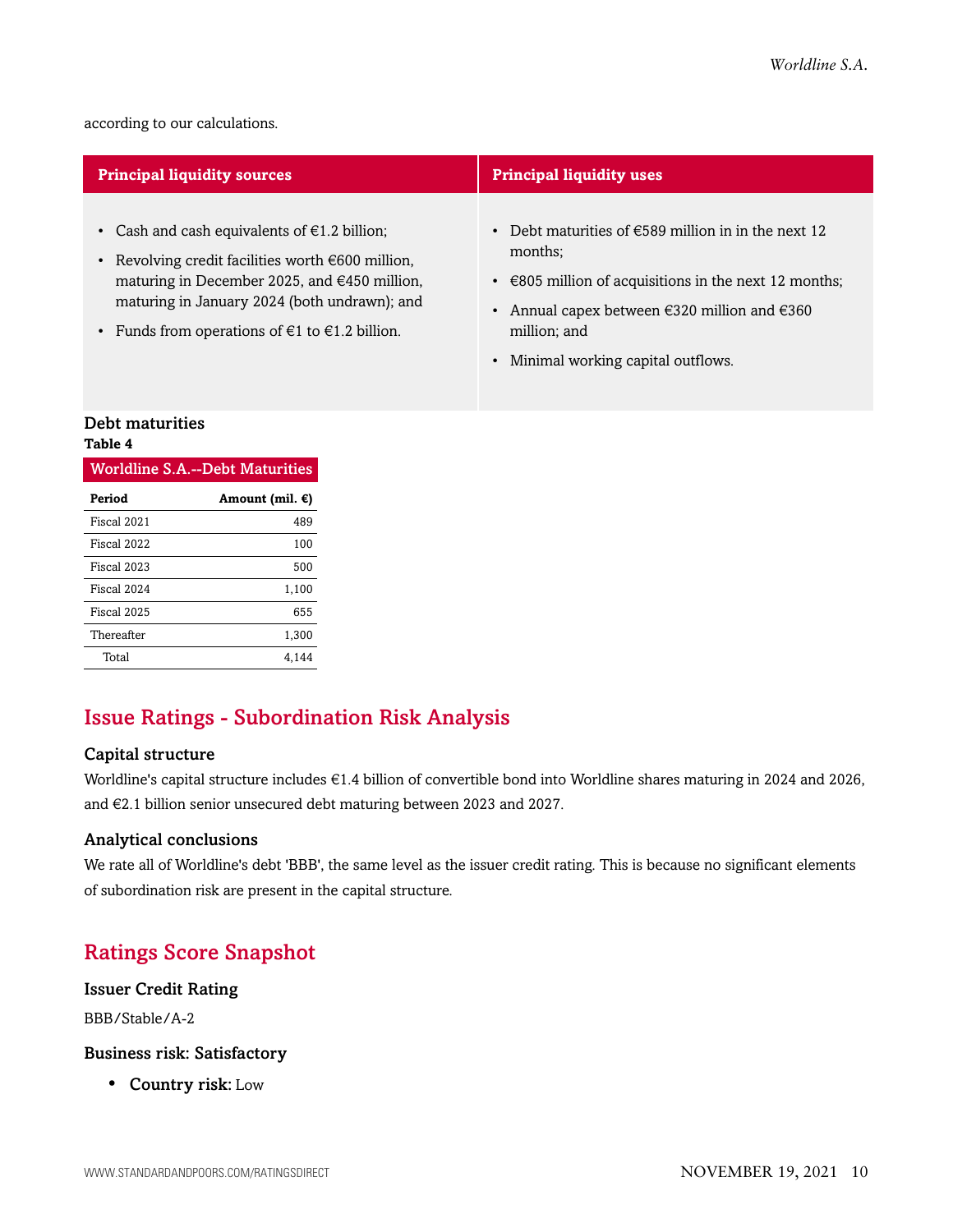- Industry risk: Intermediate
- Competitive position: Satisfactory

#### Financial risk: Intermediate

• Cash flow/leverage: Intermediate

#### Anchor: bbb

#### **Modifiers**

- Diversification/portfolio effect: Neutral (no impact)
- Capital structure: Neutral (no impact)
- Financial policy: Neutral (no impact)
- Liquidity: Exceptional (no impact)
- Management and governance: Satisfactory (no impact)
- <span id="page-10-0"></span>• Comparable rating analysis: Neutral (no impact)

## Related Criteria

- Environmental, Social, And Governance Principles In Credit Ratings, Oct. 10 2021
- Group Rating Methodology, July 1, 2019
- Corporate Methodology: Ratios And Adjustments, April 1, 2019
- Reflecting Subordination Risk in Corporate Issue Ratings, March 28, 2018
- Methodology For Linking Long-Term and Short-Term Ratings, April 7, 2017
- Methodology And Assumptions: Liquidity Descriptors For Global Corporate Issuers, Dec. 16, 2014
- Methodology: Industry Risk, Nov. 19, 2013
- Corporate Methodology, Nov. 19, 2013
- Country Risk Assessment Methodology And Assumptions, Nov. 19, 2013
- Methodology: Management And Governance Credit Factors For Corporate Entities And Insurers, Nov. 13, 2012
- Principles Of Credit Ratings, Feb. 16, 2011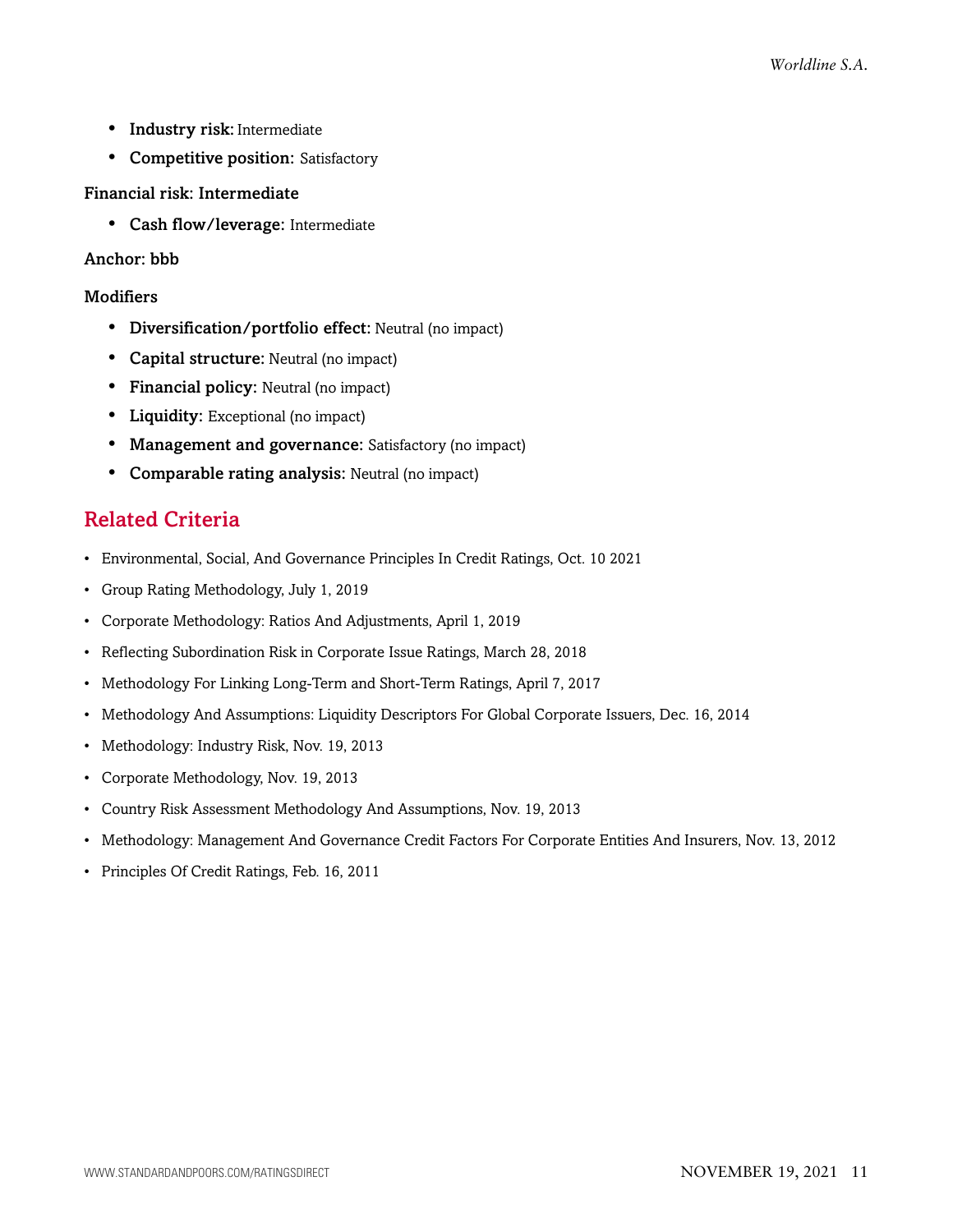| <b>Business And Financial Risk Matrix</b> |                               |        |              |             |            |                  |  |
|-------------------------------------------|-------------------------------|--------|--------------|-------------|------------|------------------|--|
|                                           | <b>Financial Risk Profile</b> |        |              |             |            |                  |  |
| <b>Business Risk Profile</b>              | Minimal                       | Modest | Intermediate | Significant | Aggressive | Highly leveraged |  |
| Excellent                                 | $a$ aa $/a$ a $+$             | aa     | $a+/a$       | a-          | bbb        | $bbb-/bb+$       |  |
| Strong                                    | aa/aa-                        | $a+/a$ | $a$ -/ $bbb$ | bbb         | $bb+$      | bb               |  |
| Satisfactory                              | $a/a-$                        | bbb+   | bbb/bbb-     | $bbb-/bb+$  | bb         | $b+$             |  |
| Fair                                      | bbb/bbb-                      | bbb-   | $bb+$        | bb          | bb-        | b                |  |
| Weak                                      | $bb+$                         | $bb+$  | bb           | bb-         | $b+$       | $b/b$ -          |  |
| Vulnerable                                | bb-                           | bb-    | $bb-/b+$     | $b+$        | b          | b-               |  |

| Ratings Detail (As Of November 19, 2021)* |                |  |  |  |  |
|-------------------------------------------|----------------|--|--|--|--|
| <b>Worldline SA</b>                       |                |  |  |  |  |
| <b>Issuer Credit Rating</b>               | BBB/Stable/A-2 |  |  |  |  |
| Senior Unsecured                          | <b>BBB</b>     |  |  |  |  |
| <b>Issuer Credit Ratings History</b>      |                |  |  |  |  |
| 31-Jul-2020                               | BBB/Stable/A-2 |  |  |  |  |
| 04-Sep-2019                               | BBB/Stable/--  |  |  |  |  |

\*Unless otherwise noted, all ratings in this report are global scale ratings. S&P Global Ratings' credit ratings on the global scale are comparable across countries. S&P Global Ratings' credit ratings on a national scale are relative to obligors or obligations within that specific country. Issue and debt ratings could include debt guaranteed by another entity, and rated debt that an entity guarantees.